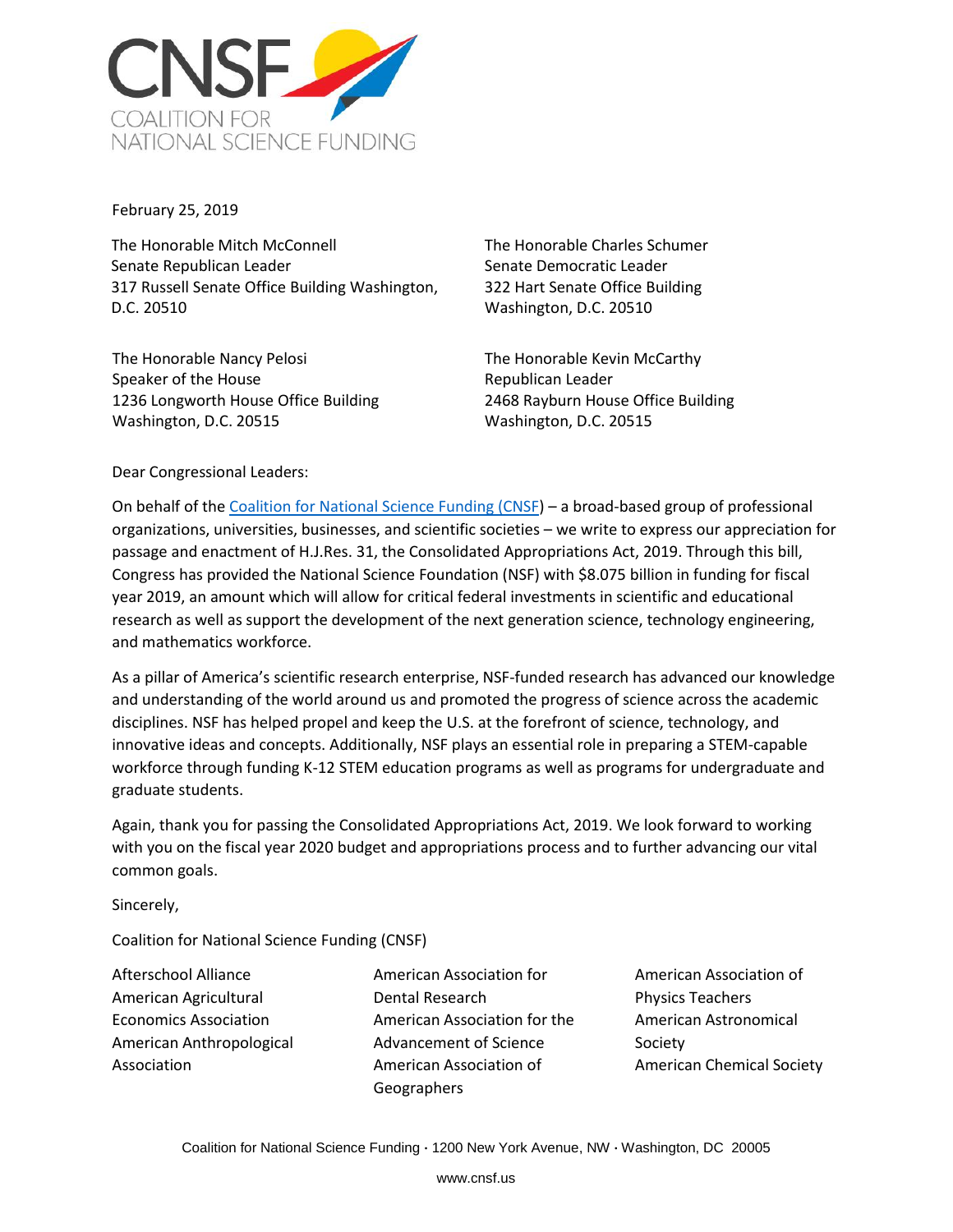American Educational Research Association American Geophysical Union American Geosciences Institute American Institute for Medical and Biological Engineering American Institute of Biological Sciences American Institute of Physics American Mathematical Society American Physical Society American Physiological Society American Political Science Association American Psychological Association American Society for Biochemistry & Molecular Biology American Society for Engineering Education American Society for Microbiology American Society of Agronomy American Society of Civil Engineers American Society of Mechanical Engineers American Society of Plant Biologists American Sociological Association American Statistical Association Arafune Government Relations, LLC Archaeological Institute of America

Association for Psychological Science Association for Women in **Mathematics** Association of American Medical Colleges Association of American Universities Association of Public and Land-grant Universities Association of Research Libraries Association of Science-Technology Centers Battelle Biophysical Society Boise State University Boston University Brandeis University Brown University California Institute of Technology Cavarocchi Ruscio Dennis Associates,LLC Coalition for Academic Scientific Computation Coastal and Estuarine Research Federation Computing Research Association Consortium for Ocean Leadership Consortium of Social Science Associations Cornell University Council of Graduate Schools Council of Scientific Society **Presidents** Council on Undergraduate Research Crop Science Society of America Duke University Eastman

Ecological Society of America Entomological Society of America Eversole Associates Federal Science Partners Federation of American Societies for Experimental Biology Federation of Associations in Behavioral & Brain Sciences Florida State University Geological Society of America George Mason University Georgia Institute of Technology Harvard University Human Factors and Ergonomics Society Incorporated Research Institutions for Seismology Indiana University Institute of Electrical and Electronics Engineers-USA Lehigh University Lewis-Burke Associates LLC Linguistic Society of America Massachusetts Institute of **Technology** Mathematical Association of America Michigan State University Michigan Technological University Museum of Science, Boston National Communication Association National Ground Water Association National Postdoctoral Association National Science Teachers Association